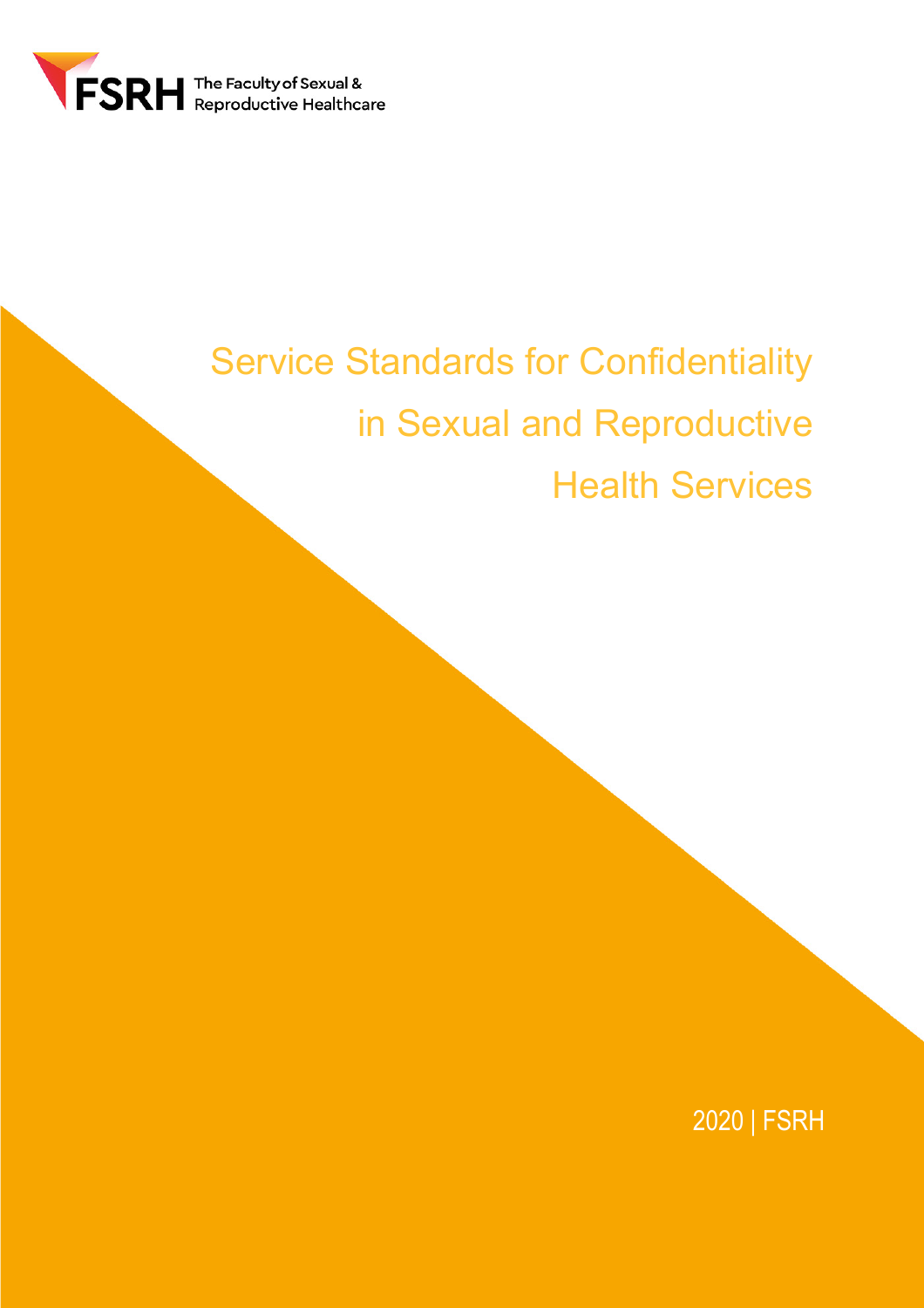

The Faculty of Sexual and Reproductive Healthcare (FSRH) is the largest UK professional membership organisation working in the field of sexual and reproductive health (SRH). We support healthcare professionals to deliver high quality healthcare, including access to contraception. We provide our 15,000 doctor and nurse members with National Institute for Clinical Effectiveness (NICE) accredited evidence-based clinical guidance, including the UKMEC, the gold standard in safe contraceptive prescription, as well as clinical and service standards.

The FSRH provides a range of qualifications and training courses in SRH, and we oversee the Community Sexual and Reproductive Healthcare (CSRH) Specialty Training Programme to train consultant leaders in this field. We deliver SRH focused conferences and events, provide members with clinical advice and publish *BMJ Sexual & Reproductive Health* – a leading international journal. As a Faculty of the Royal College of Obstetricians and Gynaecologists (RCOG) in the UK, we work in close partnership with the College but are independently governed.

The FSRH provides an important voice for UK SRH professionals. We believe it is a human right for women and men to have access to the full range of contraceptive methods and SRH services throughout their lives. To help to achieve this we also work to influence policy and public opinion working with national and local governments, politicians, commissioners, policy makers, the media and patient groups. Our goal is to promote and maintain high standards of professional practice in SRH to realise our vision of holistic SRH care for all.

www.fsrh.org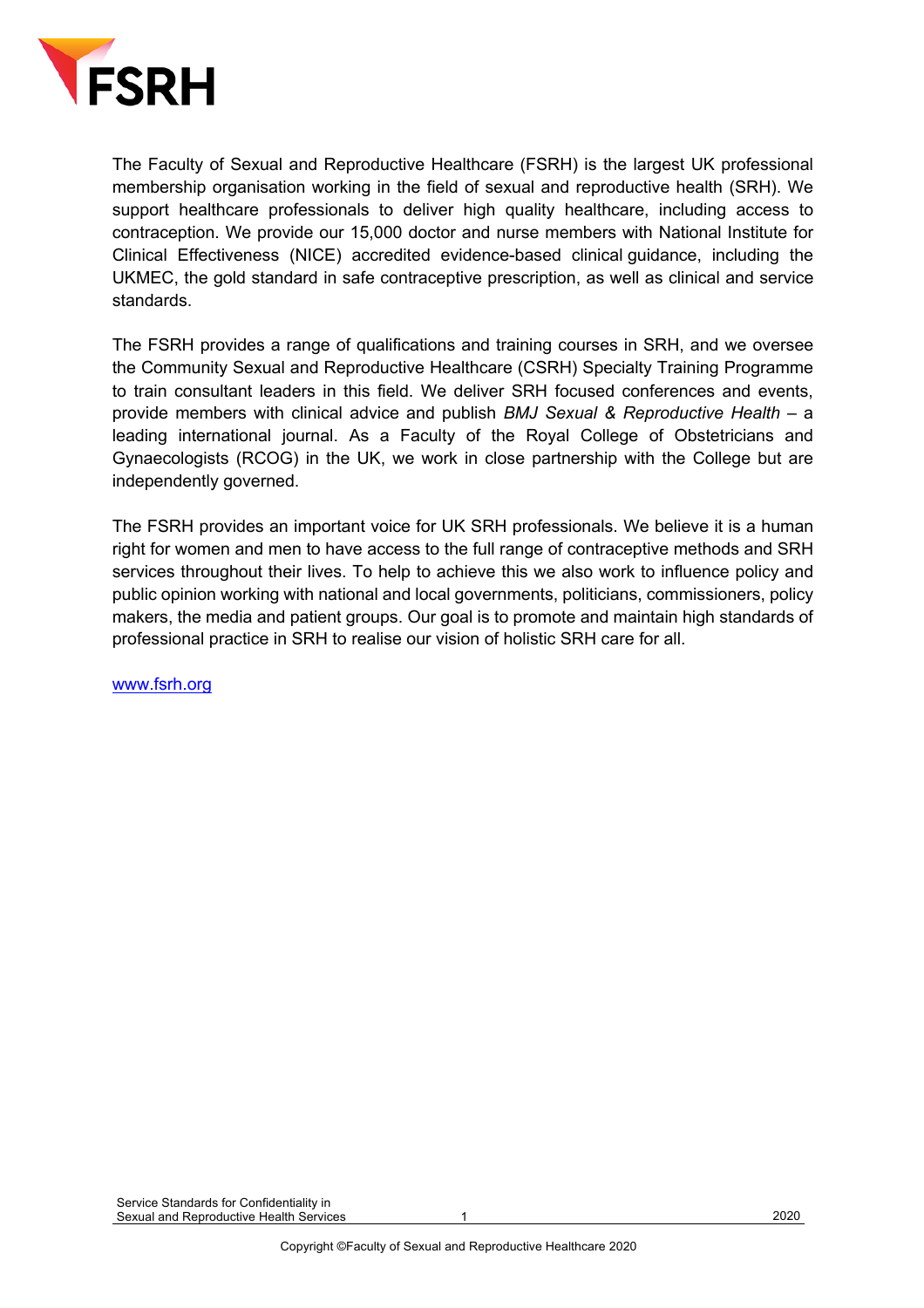

### **Published by the Clinical Standards Committee**

Faculty of Sexual and Reproductive Healthcare of the Royal College of Obstetricians and Gynaecologists

### **Committee Members:**

Mr Mike Passfield (Chair) Ms Michelle Jenkins (Vice chair) Dr Diana Mansour (Ex-Officio) Dr Vivian Iguyovwe Dr Emma Pearce Dr Catherine Bateman Dr Clare Searle Dr Anagha (Sandhya) Nadgir Dr Minal Bakhai (GP Representative) Dr Tony Feltbower (Revalidation Representative) Dr Eric Chen (CEU Representative)

### *First Published: 2015*

Review date: 2020 Next review date: 2023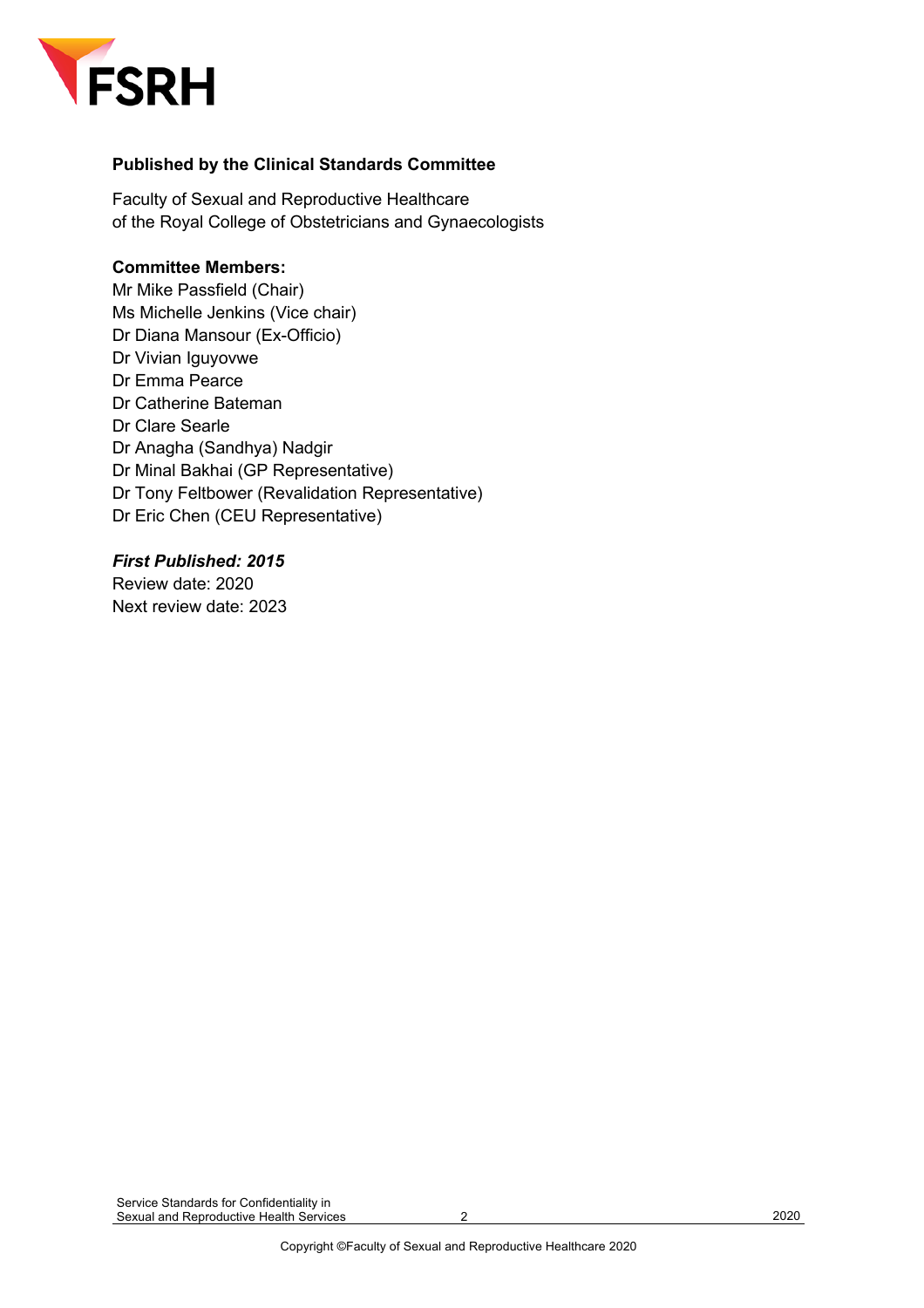

# **Contents**

| $1 -$          |  |  |
|----------------|--|--|
| $2^{\circ}$    |  |  |
| 3 <sup>1</sup> |  |  |
| $\overline{4}$ |  |  |
| $5^{\circ}$    |  |  |
| 6              |  |  |
|                |  |  |
|                |  |  |
|                |  |  |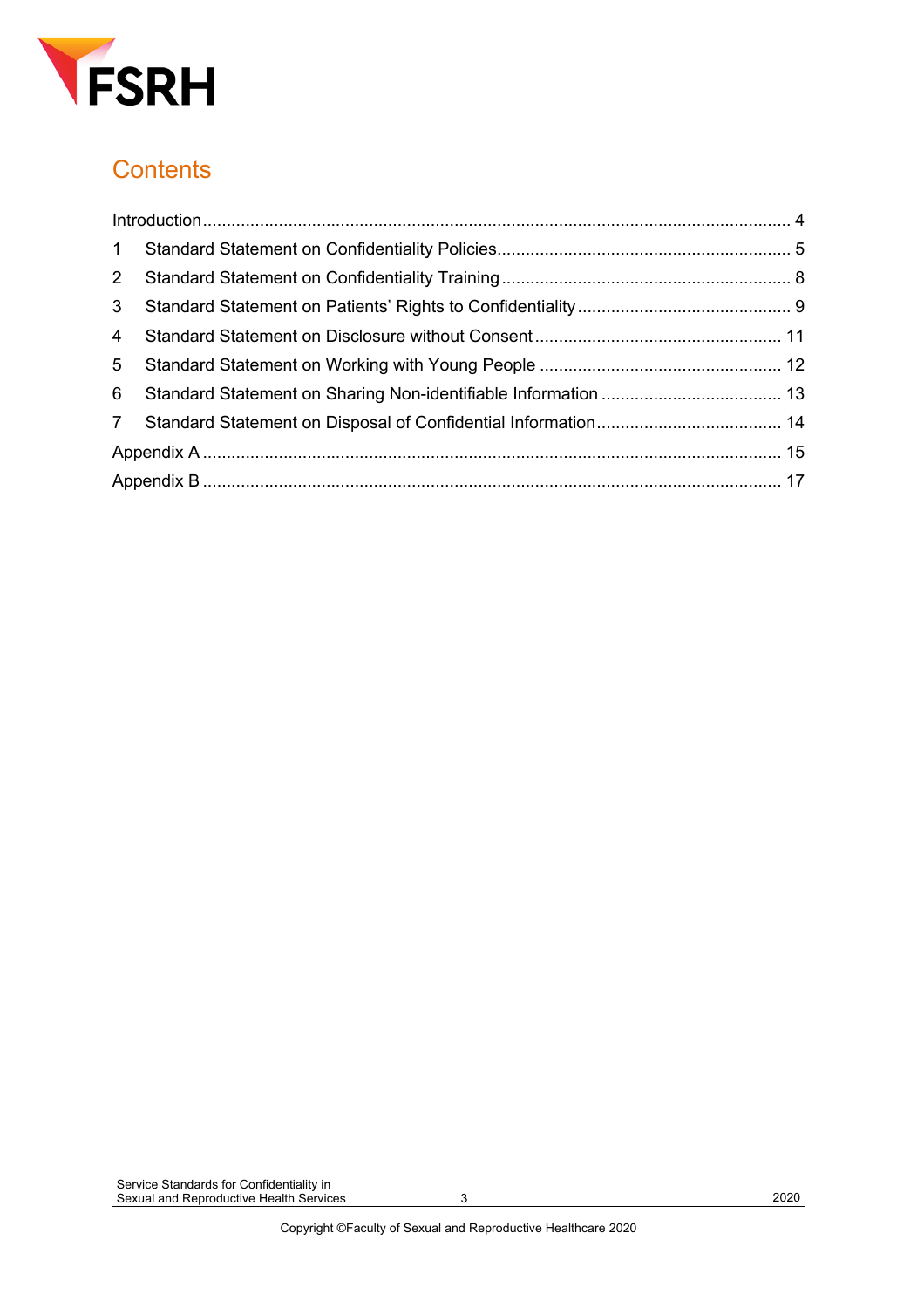

### SERVICE STANDARDS FOR CONFIDENTIALITY IN SEXUAL AND REPRODUCTIVE HEALTH SERVICES

#### **Changes Introduced since Review**

- Implementation of Data Protection Act 2018
- End-of-document references replaced by footnotes
- Updated quidance on identity theft

### **Introduction**

Information is held under legal and ethical obligations of confidentiality. Service users entrust their healthcare providers with sensitive and confidential information with the legitimate expectation that staff will respect this trust. All employees are responsible for maintaining and protecting this information.<sup>1</sup> All identifiable information, whether written, computerised, visually or audio recorded, or held in the memory of health professionals, is subject to the duty of confidentiality.2 This is of particular importance in matters relating to sexual and reproductive health, and services must keep up to date with current national policies and guidance.

The Care Quality Commission (CQC) has published guidance (website updated Feb 2019) for their regulated organisations, following the introduction of the Data Protection Act 2018 and incorporating the National Data Guardian's standards with advice on meeting the requirements of the new legislation.<sup>3</sup> The key principles of the relevant legislation are summarised in Appendix A.

<sup>&</sup>lt;sup>1</sup> NHS England, 2019. *Confidentiality Policy.*<br><sup>2</sup> British Medical Association, n.d. *Confidentiality and Health Records Tool Kit.*<br><sup>3</sup> Care Quality Commission, 2016. *Code of Practice on Confidential Personal Informatio*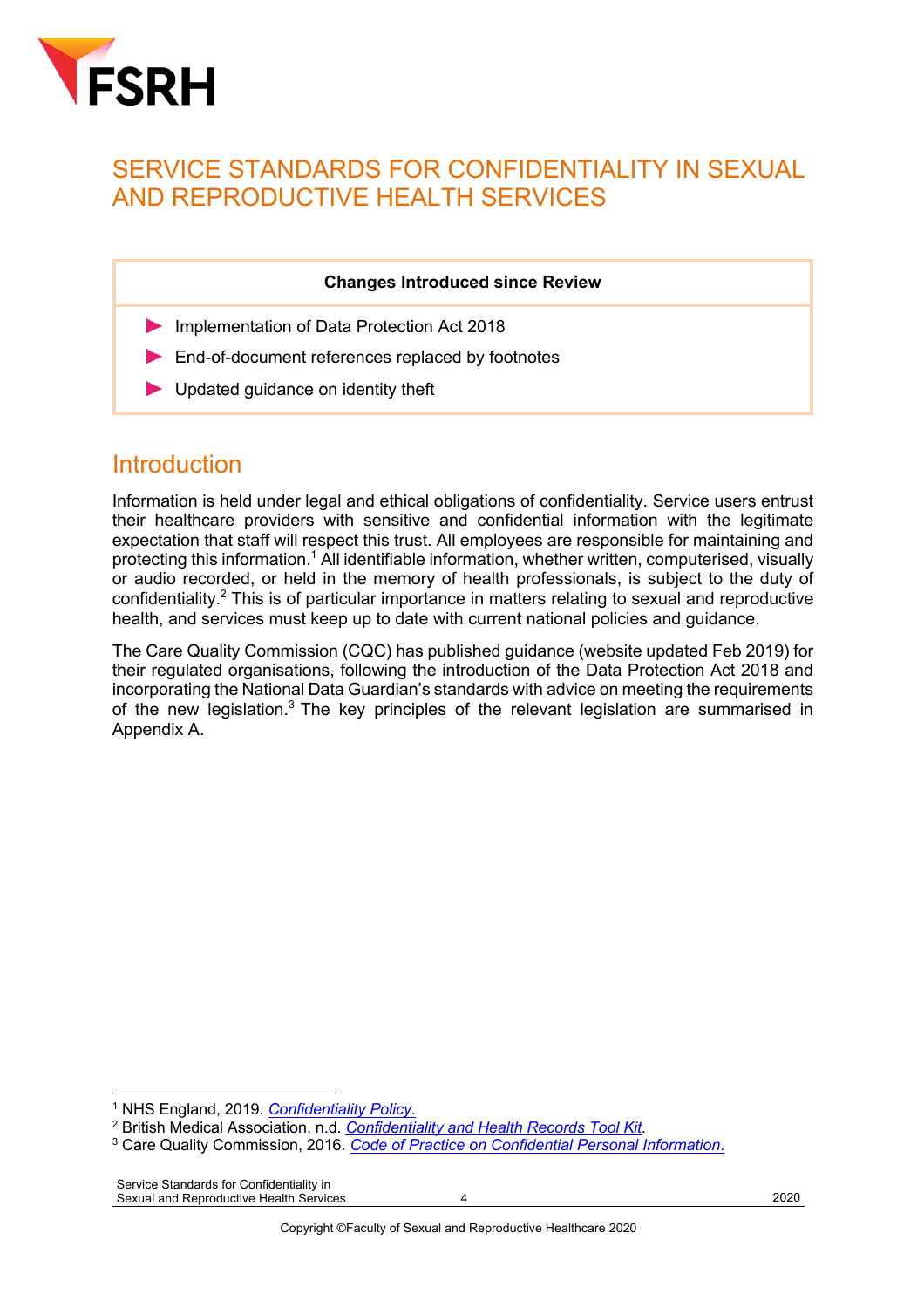

# 1 Standard Statement on Confidentiality Policies

### **All services should have a written Confidentiality Policy.**

Service confidentiality policies should be informed by, and updated in line with, latest national guidance, e.g. from the Department of Health,<sup>4, 5, 6, 7, 8, 9, 10, 11</sup> General Medical Council, and other professional organisations.<sup>5, 6</sup>

- 1.1 Service confidentiality policies should be in line with and endorsed by local NHS Trusts.
- 1.2 All staff should sign up to the service's confidentiality policy.
- 1.3 Policies should include guidance on:
	- 1.3.1 Handling written, electronic and verbal or audio information<sup>12, 13</sup>
	- 1.3.2 Staff to whom the policy applies
	- 1.3.3 Sharing information with other NHS services, and non-NHS organisations and agencies in line with current guidance  $1, 13, 17$
	- 1.3.4 Young people7, 8, 20, 14, 15, <sup>16</sup>
	- 1.3.5 Those unable to give consent<sup>44, 5, 7</sup>
	- 1.3.6 Avoidance of inadvertent breach of confidentiality<sup>5, 8, 12</sup>

<sup>5</sup> British Medical Association, n.d. *Confidentiality and Health Records Tool Kit.* 6 Faculty of Sexual and Reproductive Healthcare, 2016. *Service Standards for Sexual and Reproductive Healthcare*. 7 General Medical Council, 2017. *Confidentiality: Good Practice in Handling Patient Information*.

<sup>4</sup> NHS Scotland, 2012. *Protecting Patient Confidentiality*.

General Medical Council, 2007. *DH, GMC, and IC Issue Joint Guidance on Patient Data*.

Nursing and Midwifery Council, 2008*. The Code: Standards of Conduct, Performance and Ethics for Nurses and Midwives*.

Association of Medical Secretaries, Practice Managers, Administrators and Receptionists. *AMSPAR's* **Code of Conduct.**<br><sup>5</sup> British Medical Association, n.d. Confidentiality and Health Records Tool Kit.

<sup>8</sup> Royal College of General Practitioners Adolescent Primary Care Society, 2009. *The Confidentiality*  and Young People Toolkit.<br><sup>9</sup> The Caldicott Committee, 1997. Report on the Review of Patient-Identifiable Information.<br><sup>10</sup> Department of Health, 2010. Confidentiality: NHS Code of Practice – Supplementary Guidance.

<sup>&</sup>lt;sup>11</sup> National Data Guardian for Health and Care, 2016. *Review of Data Security, Consent and Opt-*<br>Outs.

<sup>&</sup>lt;sup>12</sup> Department of Health, 2003. *Confidentiality: NHS Code of Practice*.<br><sup>13</sup> Department of Health, 2016. *Records Management: Code of Practice for Health and Social Care.* 

<sup>14</sup> Department of Health, 2011. *Quality Criteria for Young People Friendly Health Services*.

<sup>15</sup> Department for Children, Schools and Families, 2010. *Working Together to Safeguard Children.*

<sup>16</sup> Faculty of Sexual and Reproductive Healthcare, 2019. *FSRH Clinical Guideline: Contraceptive Choices for Young People*.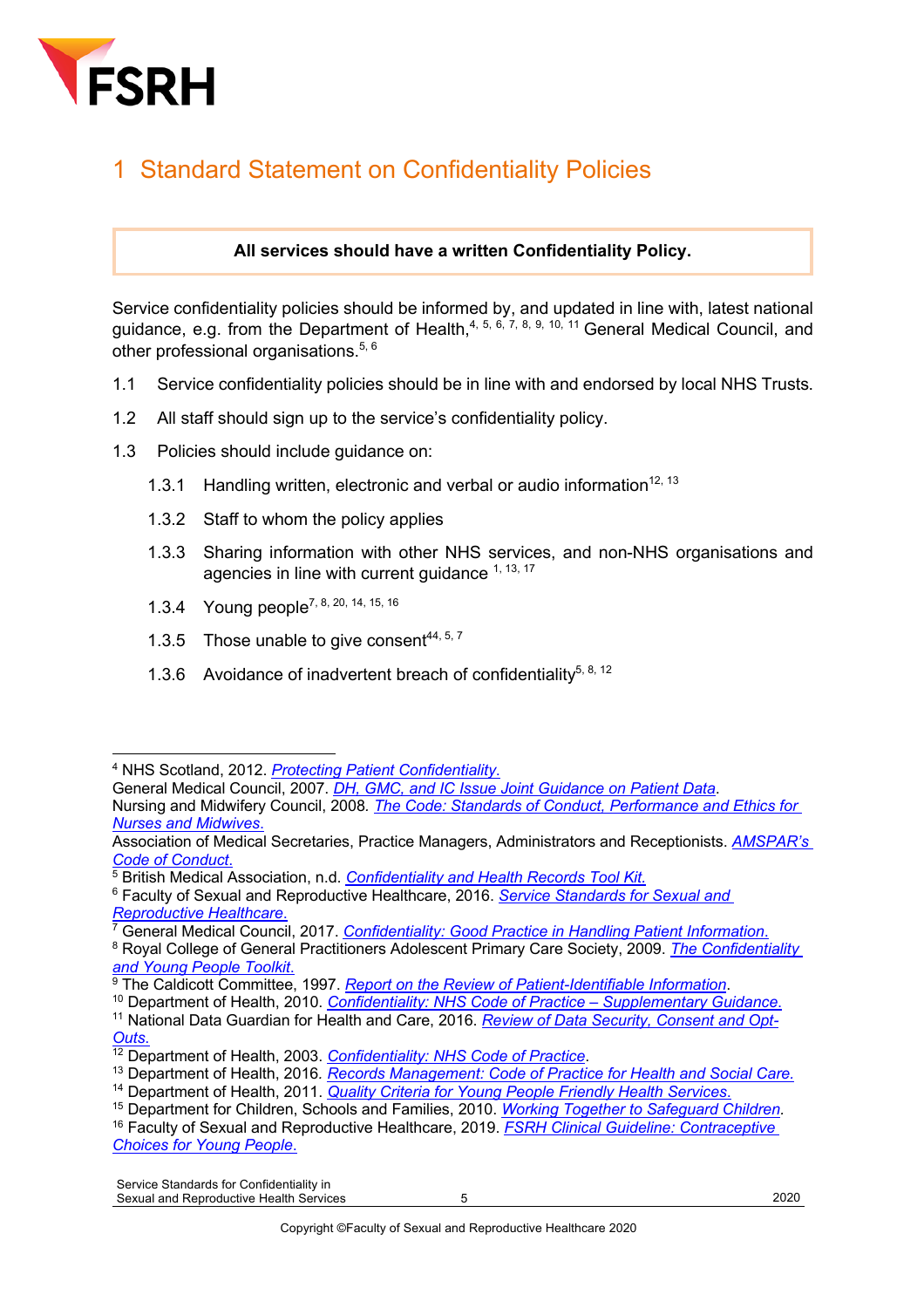

- 1.3.7 Disposal of confidential information<sup>5, 13</sup>
- 1.3.8 Legal and professional framework around confidentiality44, 12, 17, 18, 19, <sup>20</sup>
- 1.3.9 Secure storage of paper and electronic records<sup>9</sup>, visual and audio recordings, and of email, faxes, and  $\text{SMS}^{5, 13, 21}$
- 1.3.10 Patient access to paper and electronic records $^{22, 19}$
- 1.3.11 Copying letters to patients  $13, 23$
- 1.3.12 Safeguarding children<sup>5, 7, 15</sup>
- 1.3.13 Safe transporting and storage of patient records (both paper-based and electronic) when it is necessary to take them in cars or keep at home, e.g. for domiciliary visits $^{24}$
- 1.3.14 Procedure for reporting incidents involving breaches of security or confidentiality
- 1.3.15 Procedures for use of CCTV and recording of telephone calls, publication in print, radio, TV, video, and internet media $5$
- 1.3.16 Disclosure required by statute; disclosure to police, social services and partner organisations; disclosure to solicitors, courts, tribunals and regulatory bodies; disclosure for insurance and occupational health purposes and financial audit; statutory restrictions on disclosure, and disclosure in public interests<sup>5</sup>
- 1.3.17 Procedures for secondary uses of information<sup>5</sup> such as research, epidemiology, public health surveillance, health service planning, and education
- 1.3.18 Procedures for handling patient information for teaching and training, including logbooks, training portfolios, and electronic staff records
- 1.3.19 Procedures for seeking advice in circumstances when staff are uncertain whether a disclosure without consent is justified
- 1.3.20 Information Governance training for staff
- 1.3.21 How the implementation of the policy will be monitored, reviewed and compliance assessed
- 1.4 Service users should be involved in the production and implementation of the service's confidentiality policy.
- 1.5 The processing of personal data must satisfy the requirements of data protection law, which imposes duties on data controllers. This guidance aims to be consistent with data protection law.

HM Government, 1991. *Age of Legal Capacity (Scotland) Act 1991*.

<sup>&</sup>lt;sup>17</sup> Public Health England, 2009. *HIV and STI: Data Sharing Policy.*<br><sup>18</sup> UK Caldicott Guardian Council, 2017. A Manual for Caldicott Guardians.<br><sup>19</sup> HM Government, 1990. Access to Health Records Act 1990.

Department of Health and Social Care, n.d*. Personal Information Charter*. 20 Department of Health, 2004*. Best Practice Guidance for Doctors and other Health Professionals on*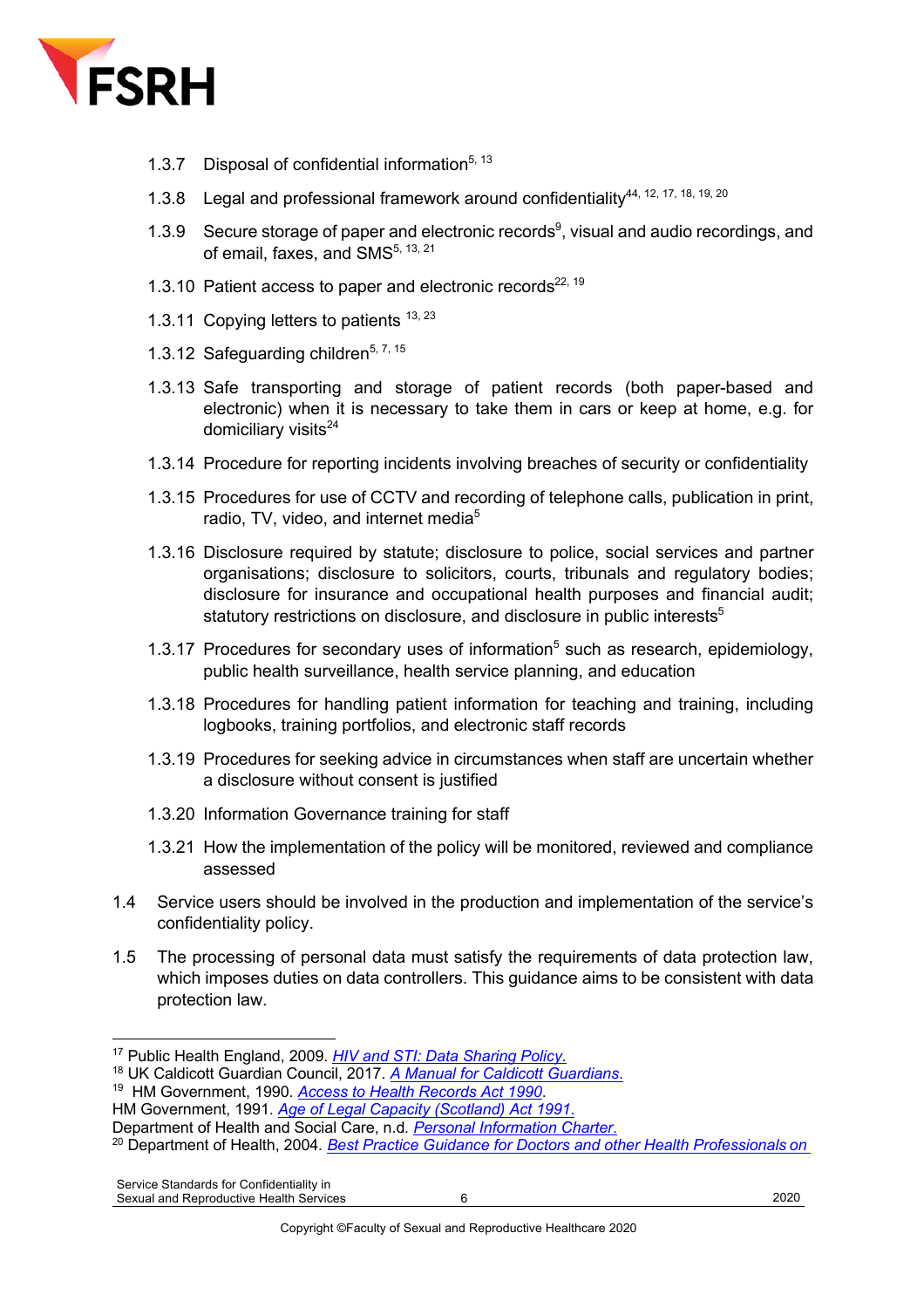

Service Standards for Confidentiality in Sexual and Reproductive Health Services **7** 2020

*the Provision of Advice and Treatment to Young People under 16 on Contraception, Sexual and Reproductive Health.*

<sup>21</sup> NHS, 2016. *Guidelines on Use of Encryption to Protect Person Identifiable and Sensitive Information.*

<sup>22</sup> Khong, S., Currie, I. & Eccles, S., 2008. *NHS Connecting for Health and THE National Programme for Information Technology*. The Obstetrician & Gynaecologist.

<sup>23</sup> General Medical Council, 2013*. Communication Partnership and Teamwork.*

<sup>24</sup> NHS Business Services Authority, 2018. *Home Working Computer Security Policy*.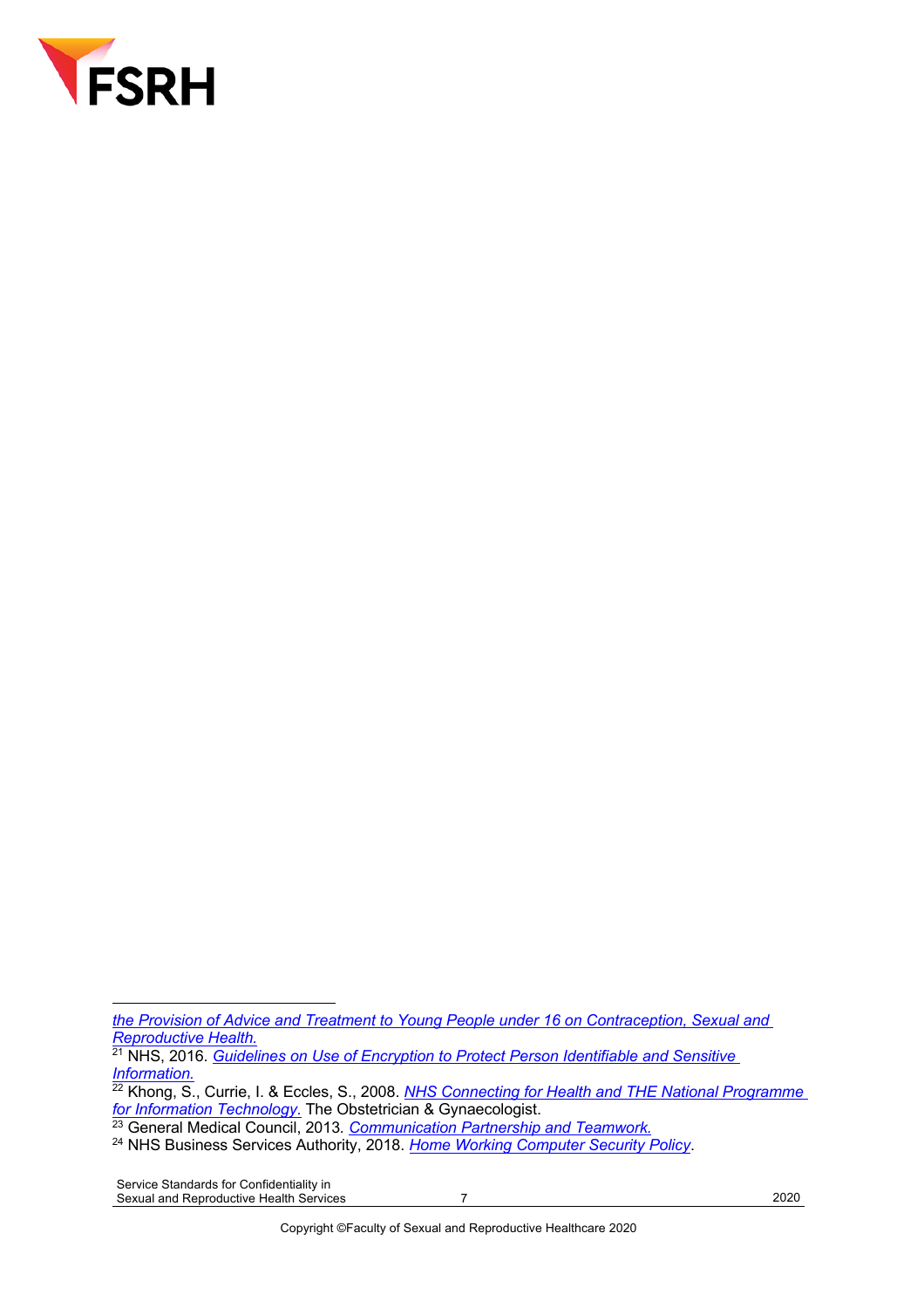

# 2 Standard Statement on Confidentiality Training

### **All patients have the right to expect that information about them will be held in confidence. Patients must be properly informed as to how identifiable information about them is used.**

- 2.1 All staff should receive training in confidentiality on taking up employment within the NHS or under contract to an NHS organisation and this training should be regularly updated in line with local Trust policies.<sup>5</sup>
- 2.2 Clinical and non-clinical personnel should receive accessible and appropriate training in confidentiality and handling enquiries about sensitive information, including proxy access.12, 8, <sup>25</sup>
- 2.3 All staff should receive Caldicott training.<sup>44, 18</sup>
- 2.4 All staff should be trained in the legal requirements of the Data Protection Act<sup>44, 19, 26</sup> and the Freedom of Information Act  $2000^{27}$  as they apply to health services.
- 2.5 All staff should receive training on national Safeguarding Children procedures,<sup>15</sup> and be able to use local Safeguarding Children policies.
- 2.6 All staff should receive information security training. This should include training on the secure use of personally identifiable information in both paper and electronic record systems, including fax machines, electronic mail, and all forms of portable computing media such as laptops, handhelds, and USB memory sticks.<sup>12, 25</sup>
- 2.7 Training must be supported by ensuring that staff have ready access to organisational policies, procedures, and guidance documents, and know where to go for advice when needed<sup>5</sup>

<sup>25</sup> Department of Health, n.d. *Information Governance Toolkit*.

<sup>26</sup> NHS England, 2018. *NHS Information Governance - Guidance on Legal and Professional Obligations.*

<sup>27</sup> HM Government, 2000. *Freedom of Information Act 2000*.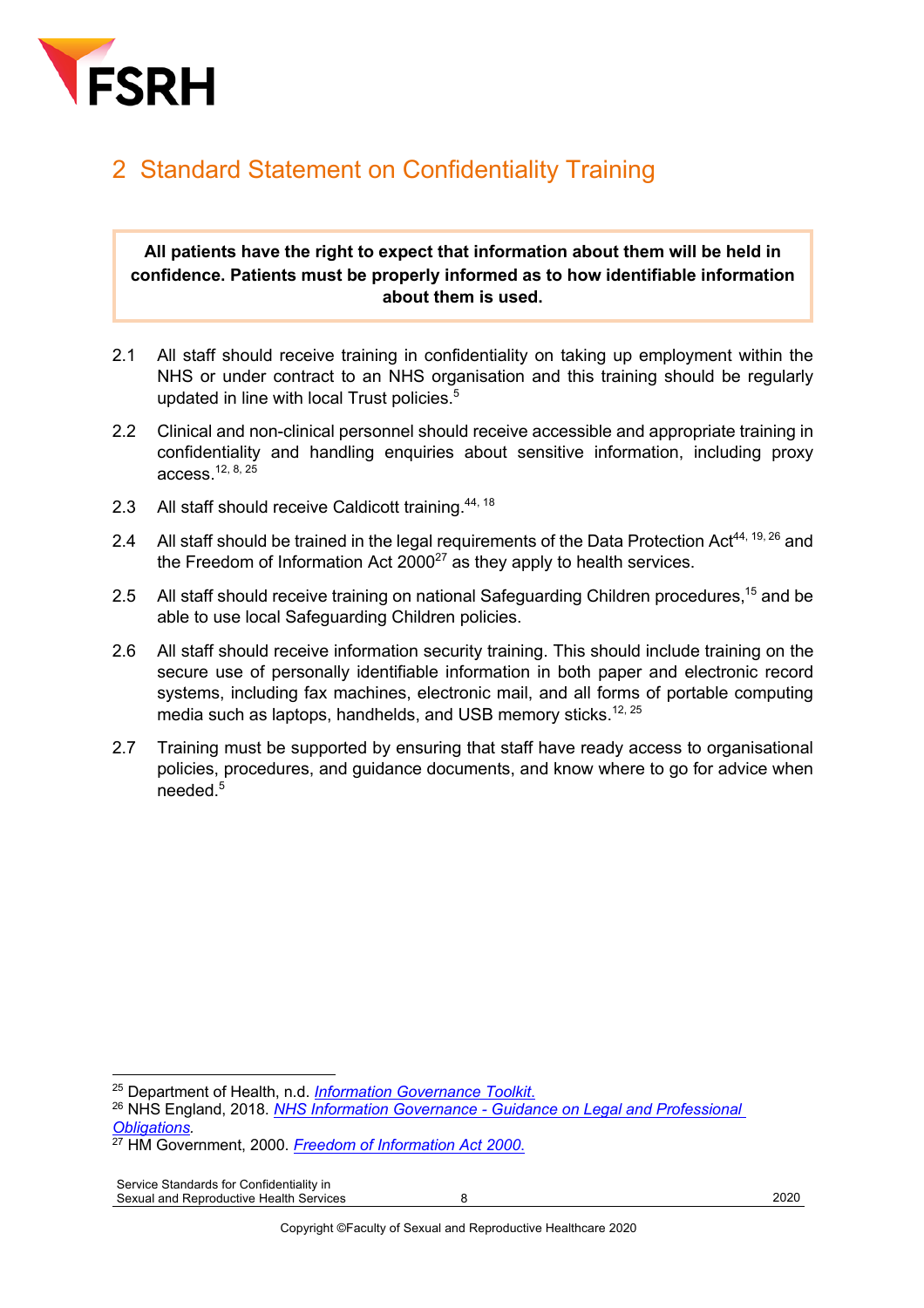

### 3 Standard Statement on Patients' Rights to Confidentiality

**All services should prominently display their confidentiality statement, which should acknowledge that information will be shared with colleagues within the service in order to provide quality and continuity of care, except in certain well-defined circumstances.**

- 3.1 All patients have the right to expect that information about them will be held in confidence. Patients must be properly informed as to how identifiable information about them is used.
- 3.2 Specific permission should be sought from the patient regarding the communication to them of test results and any other information, i.e. whether writing, telephoning, texting or any other means is acceptable to them.
- 3.3 There should be a mechanism for returning undelivered patient letters without opening them or breeching patient confidentiality, e.g. PO Box number.
- 3.4 Explicit consent should be sought for the use or disclosure of personal health information, unless it is clearly implied. $4, 5, 7$  Specific permission should be sought from the patient to sharing any information with anyone outside the service, other than those directly involved in patient care. Information disclosed for secondary uses such as audit, service planning, medical research etc. should be anonymised or pseudonymised, but if this is not practicable, the patient's express consent should be sought.<sup>5</sup>
- 3.5 When patients withhold consent to disclosure of their information, their wishes should be respected. $5, 7$
- 3.6 With issues relating to safeguarding children, the patient should be informed that sharing will occur and the reasons for the disclosure should be given.<sup>5, 15</sup> There may be an exception to this when telling a victim of abuse that information will be shared may alert the abuser who could move elsewhere and cease harm to others.
- 3.7 All staff should be familiar with guidance about the use of photographs and video recordings. $5, 28$
- 3.8 No personally identifiable or sensitive information held in electronic format should be transferred across the NHS or to another organisation unless encrypted $^{21}$ . The transfer of clinical information or other personally identifiable information to other professionals by encrypted email.

<sup>28</sup> Department of Health, 2009. *Reference Guide to Consent for Examination or Treatment: Second Edition*.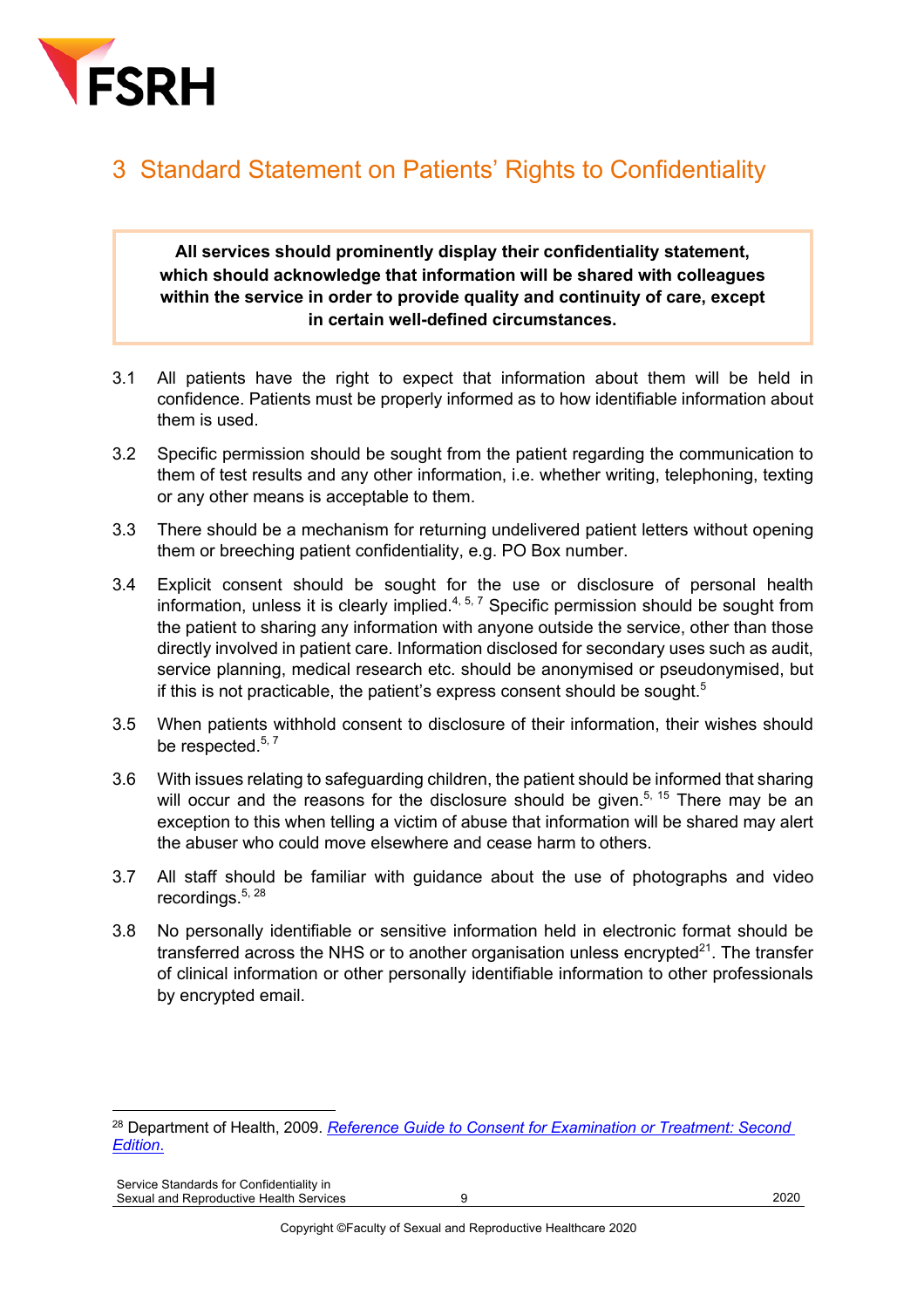

- 3.9 All patient records, paper and electronic, should be securely stored and only be accessed on a "need to know / see" basis.<sup>29</sup>
- 3.10 The transfer of written clinical information to other professionals by letter, email or fax should be secure, and clearly marked "In Confidence".
- 3.11 The Caldicott principles<sup>9, 10</sup> should be applied to all information sharing concerning patients.

Service Standards for Confidentiality in Sexual and Reproductive Health Services 10 10 10 2020

<sup>29</sup> Department of Health and Social Care, 2007*. Information Security Management: NHS Code of Practice.*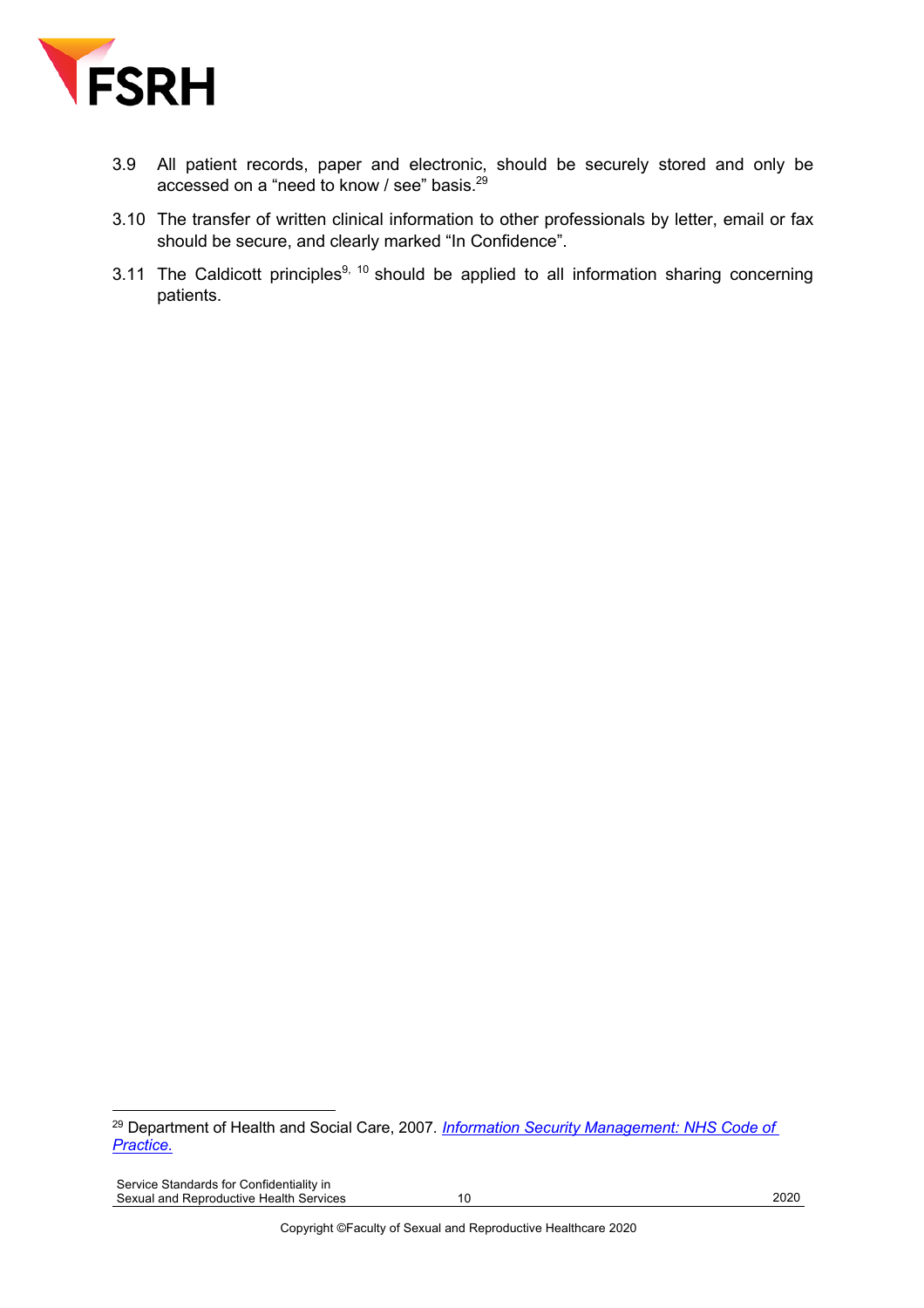

### 4 Standard Statement on Disclosure without Consent

### **Services should display information for patients explaining that personal information can be disclosed if required by law or in public interests.**

- 4.1 Confidentiality is an important duty, but it is not absolute.<sup>1, 5,7, 10, 15</sup> The General Medical Council (GMC) has produced guidance on patient confidentiality and potential situations in which disclosure may be appropriate. $30$  These include disclosures required by law, those made for the protection of patients and others, such as involvement in serious crime or child sexual exploitation or disclosure for health protection.<sup>31</sup> The "Confidentiality: Key legislation" factsheet can be used to healthcare professionals in their decision making<sup>32</sup> (see Appendix B for full description of applicable legislation).
- 4.2 All staff should be made aware that if they are in any doubt about whether to share information, they should seek advice from an experienced colleague, the safeguarding lead, a Caldicott Guardian, a regulatory body or defence organisation. Decisions should be made in conjunction with appropriate others wherever possible.
- 4.3 Disclosure without consent can be justified in the public interest to enable medical research if that research is approved by a Research Ethics Committee. Staff should alert Research Ethics Committees to disclosures of identifiable information without consent when applying for approval for research projects.<sup>4</sup>
- 4.4 All staff must document in the patient's record their reasons for disclosing information without consent and any steps they have taken to seek the patient's consent, to inform them about the disclosure, or their reasons for not doing so.
- 4.5 Services should have safeguards in place to deal with medical identity theft, including knowledge of the reporting mechanisms should it be identified. Suspected or actual medical identity theft can be reported at https://cfa.nhs.uk/reportfraud.<sup>33</sup>

<sup>30</sup> General Medical Council, 2017. *Disclosures for the Protection of Patients and Others*.

<sup>31</sup> Public Health Executive, 2014. *Notifications of Infectious Diseases (NOIDS*).

<sup>32</sup> General Medical Council, n.d*. Confidentiality: Key Legislation*. 33 Office of Inspector General, n.d. *Medical Identity Theft*.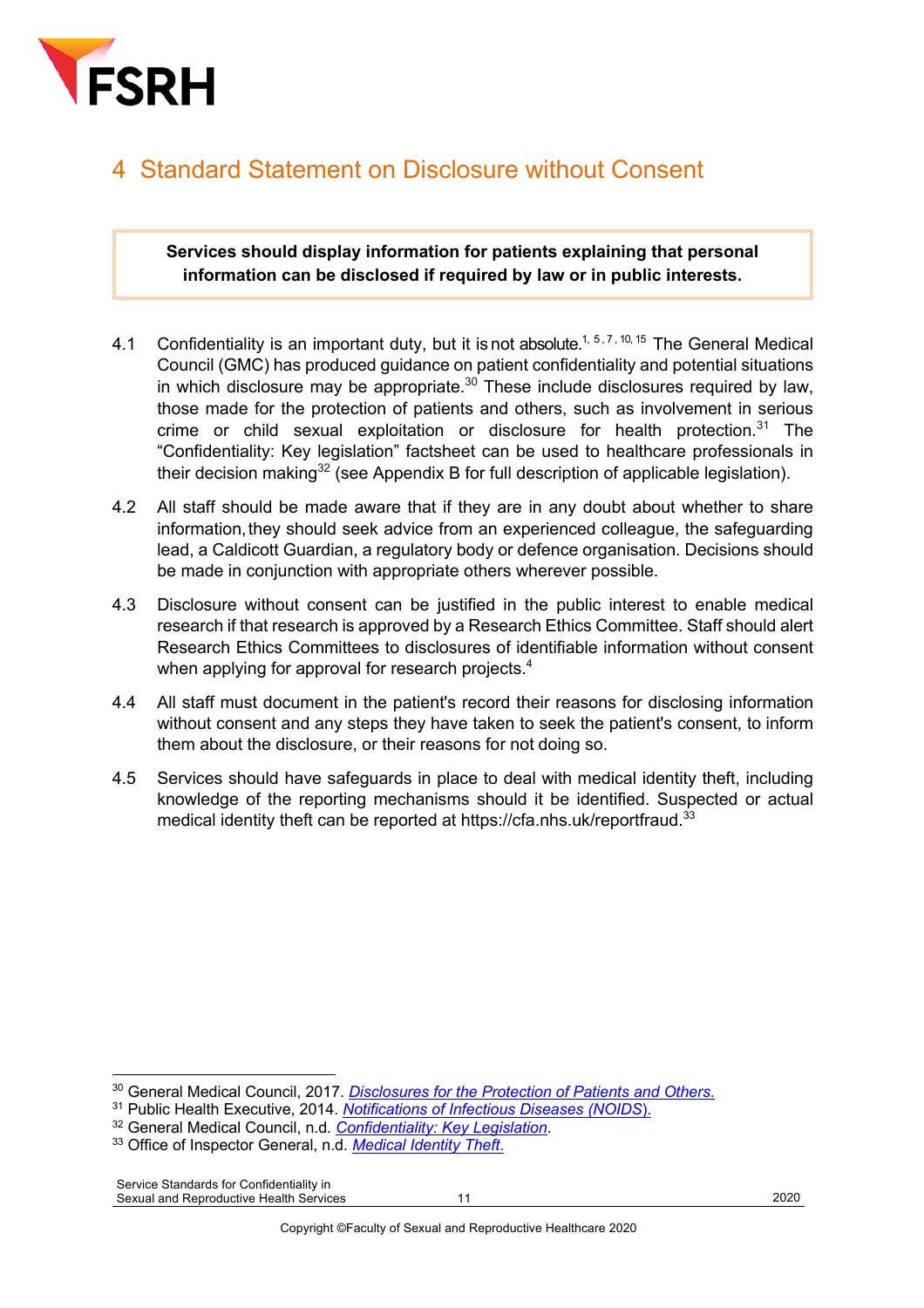

# 5 Standard Statement on Working with Young People

### **Services should ensure that all staff have received adequate training in confidentiality as it applies to patients, including situations where confidentiality may be lawfully breached.**

- 5.1 All staff should familiarise themselves with guidance from Department of Health,  $43, 18$  NICE  $34$ and the GMC<sup>35</sup> on the care of young people accessing sexual health services.
- 5.2 All staff working with young people should be familiar with, and use, Fraser Guidelines<sup>4,</sup>  $16$  (or appropriate equivalent guidance) on assessing competence.
- 5.3 All staff working with young people should be aware of local and national safeguarding children/child protection guidance and procedures and their impact on confidentiality.<sup>1, 2,</sup> 15
- 5.4 Services should use the self-review tool to ensure they meet the criteria outlined in the Department of Health's "You're Welcome: Quality criteria for young people friendly health services",<sup>14</sup> or the "Pregnancy and Parenthood Young People Strategy" if based in Scotland. 36
- 5.5 All staff working with young people in primary care settings should consider if proxy access arrangements to their GP records requires amendment.<sup>37</sup>

<sup>34</sup> National Institute for Health and Care Excellence, 2007. *Sexually Transmitted Infections and Under-18 Conceptions: Prevention Public Health Guideline [PH3*].

<sup>35</sup> General Medical Council, 2018. *0-18 Years: Guidance for All Doctors*. <sup>36</sup> NHS Scotland, 2016. *Outcomes Framework and Supporting Evidence for the Pregnancy and Parenthood in Young People Strategy in Scotland.* 

<sup>&</sup>lt;sup>37</sup> Royal College of General Practitioners, 2015. *Online services: Proxy Access on behalf of Children and Young People Guidance for General Practice*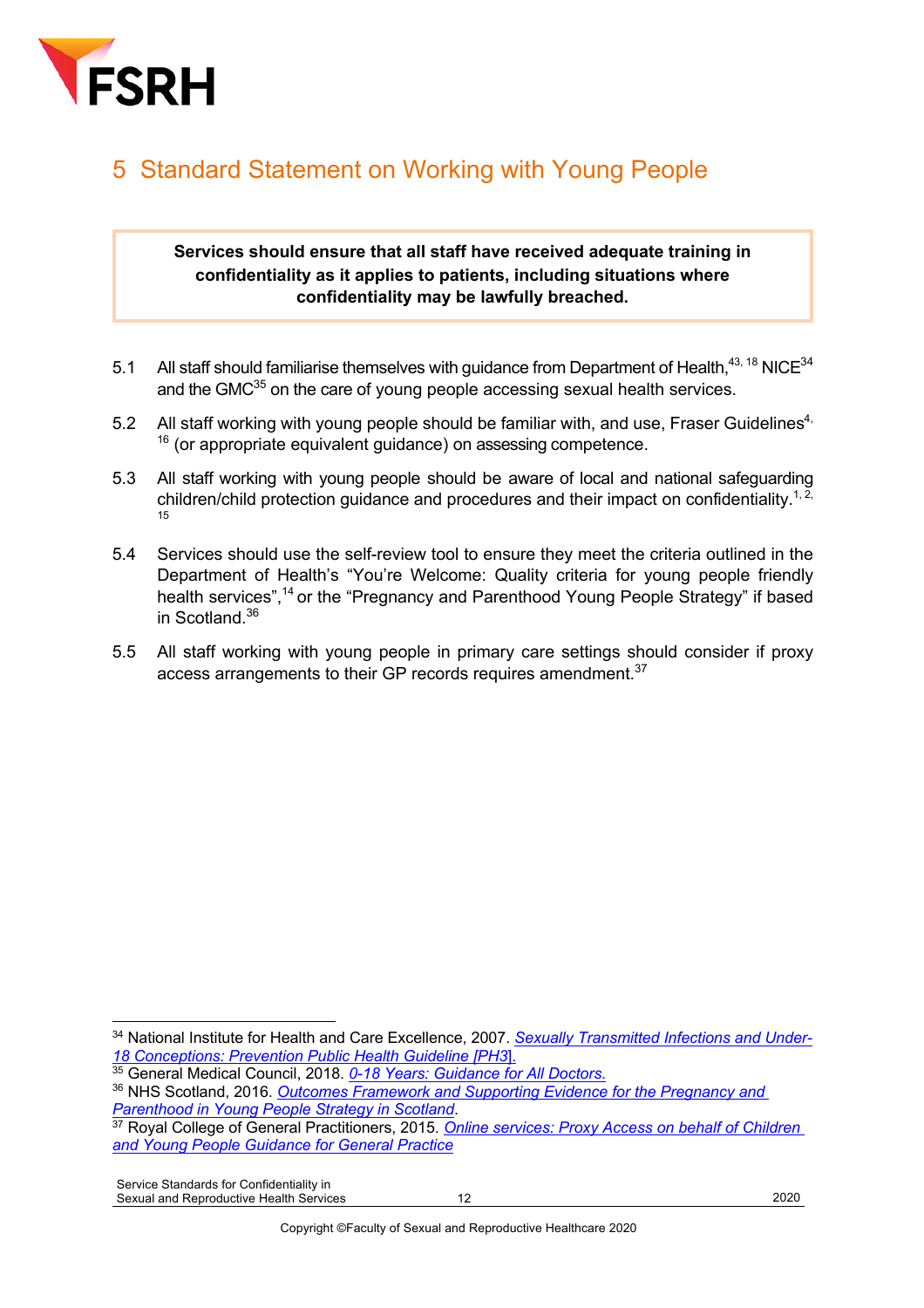

### 6 Standard Statement on Sharing Non-identifiable Information

**Services should ensure that information is freely available to patients, informing them that anonymised information may be used for service improvement, audit, and clinical governance purposes.**

- 6.1 Information used for clinical governance, audit, teaching or other quality improvement purposes should always be anonymised or pseudonymised.<sup>38</sup>
- 6.2 Clinical services information should contain a statement concerning the use of anonymised information, including explanation about information from screening programmes and disease registers, applicable to the setting and system in which the healthcare provider works. 1, 18, 39
- 6.3 As health informatics and genomics services develop enhanced capabilities, including the reliable linkage of patient data, relevant guidance should be referred to where available.<sup>40</sup>

<sup>38</sup>NHS Business Services Authority, 2015. *Pseudonymisation and anonymisation of Data Policy.* <sup>39</sup> Department of Health, Social Services and Public Safety, 2012. *Code of Practice on Protecting the Confidentiality of Service User Information*.

<sup>40</sup> NHS Health Informatics Service, n.d*. Information Governance*.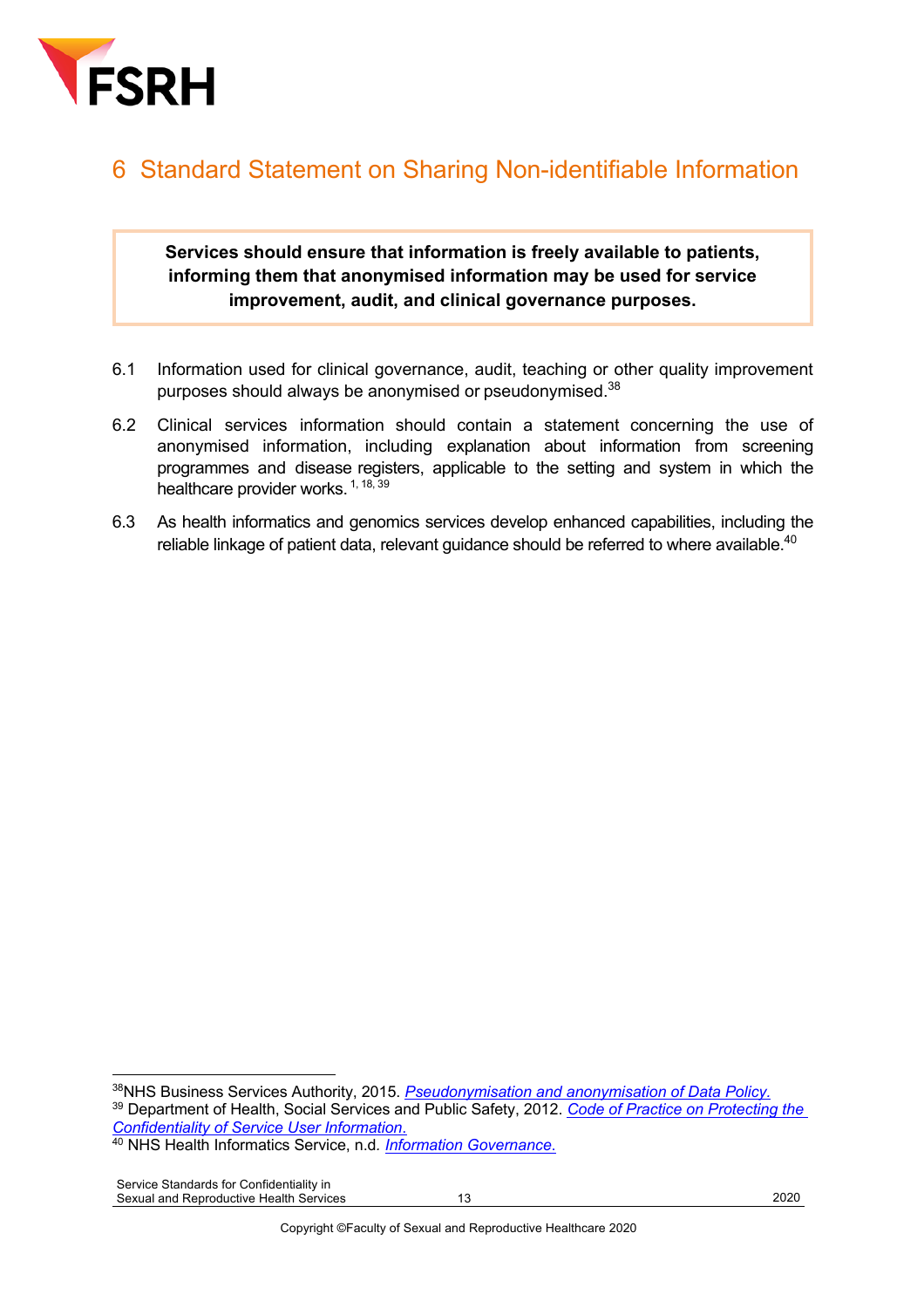

# 7 Standard Statement on Disposal of Confidential Information

### **All services should have effective mechanisms for the disposal of confidential information.**

- 7.1 Services should follow national guidelines for archiving and disposing old notes.<sup>19</sup>
- 7.2 All staff should have easy access to shredding for all paper carrying identifiable information (including notes on message pads).
- 7.3 Identifiable audio or electronic information should be collected and stored in accordance with current GMC Guidelines.<sup>41</sup>
- 7.4 Paper records transferred to electronic systems must be stored in accordance with the latest iteration of guidance appropriate for the storage method. $42$

<sup>41</sup> General Medical Council, 2011. *Storing and Disposing of Recordings*.

<sup>42</sup> Faculty of Sexual and Reproductive Healthcare, 2019. *Service Standards for Record Keeping.*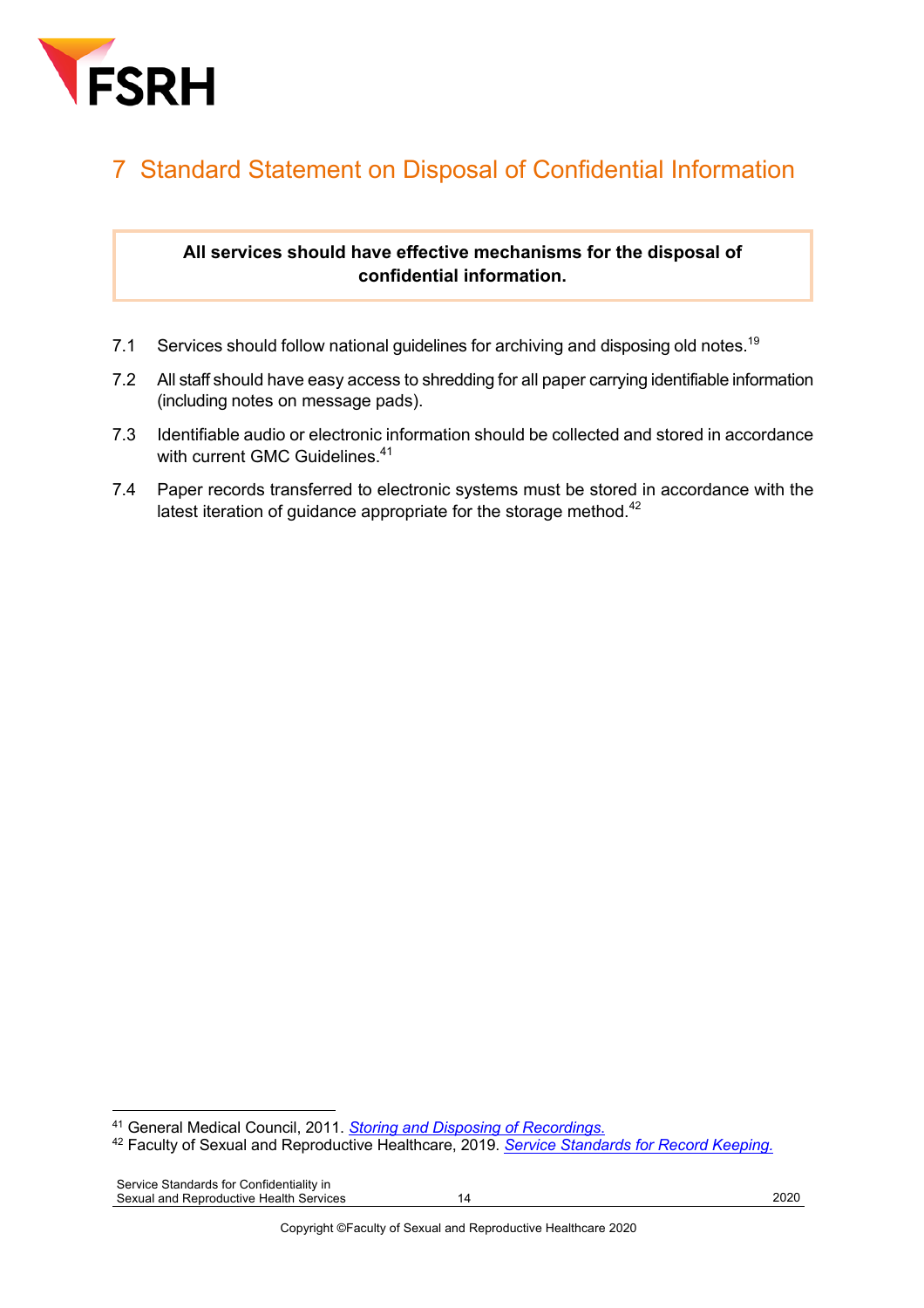

### Appendix A

### **Legal Standards**

There are three areas of law that are particularly relevant to the processing of confidential information. These are:

### *1. Human Rights Act 1998*

Article 8 of the Human Rights Act establishes a right to 'respect for private and family life, home and correspondence<sup>'.4</sup> This right is not absolute, but anyone who processes patient information must do so in accordance with the law. This may include disclosure in the interests of security, public safety, or for the protection of health.

### *2. Data Protection Act 2018*

The Data Protection Act 2018 incorporates the European General Data Processing Regulation (GDPR) and regulates the processing of personal data.<sup>44</sup>

All organisations that collect and use personal data must comply with these regulations and in doing so must:

- $\blacktriangleright$  Process the least possible amount of personal data
- ▶ Only keep it for as long as necessary
- Carry out assessments to make sure personal data is processed in a lawful way
- $\blacktriangleright$  Protect data and identify risks to privacy
- Consider if the person needs to give their consent for collection of their data
- Understand and respect the rights of the person whose data is being is collected
- Appoint a data protection officer
- $\blacktriangleright$  Be transparent and open about the processing of personal data
- Report any security breaches

#### *3. The Common Law of Confidentiality*

Common law is built up from case law, where practice has been established by individual judgements, and is based on binding precedents set following other cases. The key principle is that information confided for the purpose of receiving care and treatment should not be processed for other purposes except in circumstances where the law permits or requires it.

Circumstances which may make disclosure of confidential information lawful include:

Where the individual to whom the information relates has capacity and has given

<sup>&</sup>lt;sup>43</sup> HM Government, 1998. Human Rights Act 1998.<br><sup>44</sup> HM Government, 2018. Data Protection Act 2018.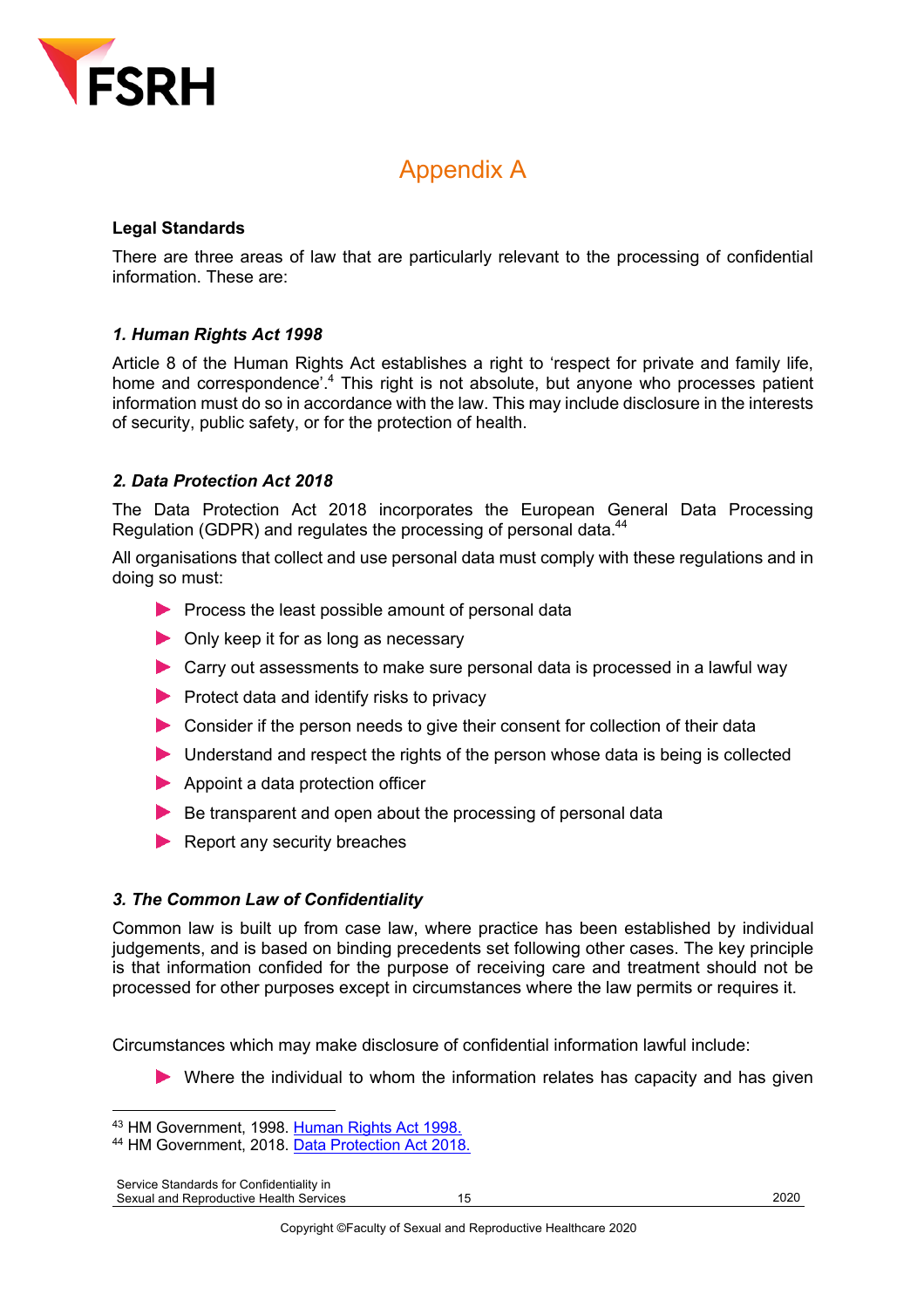

valid consent

- $\blacktriangleright$  Where disclosure is necessary to safeguard the individual or others, or is in the public interest
- Where there is a legal duty to do so, for example a court order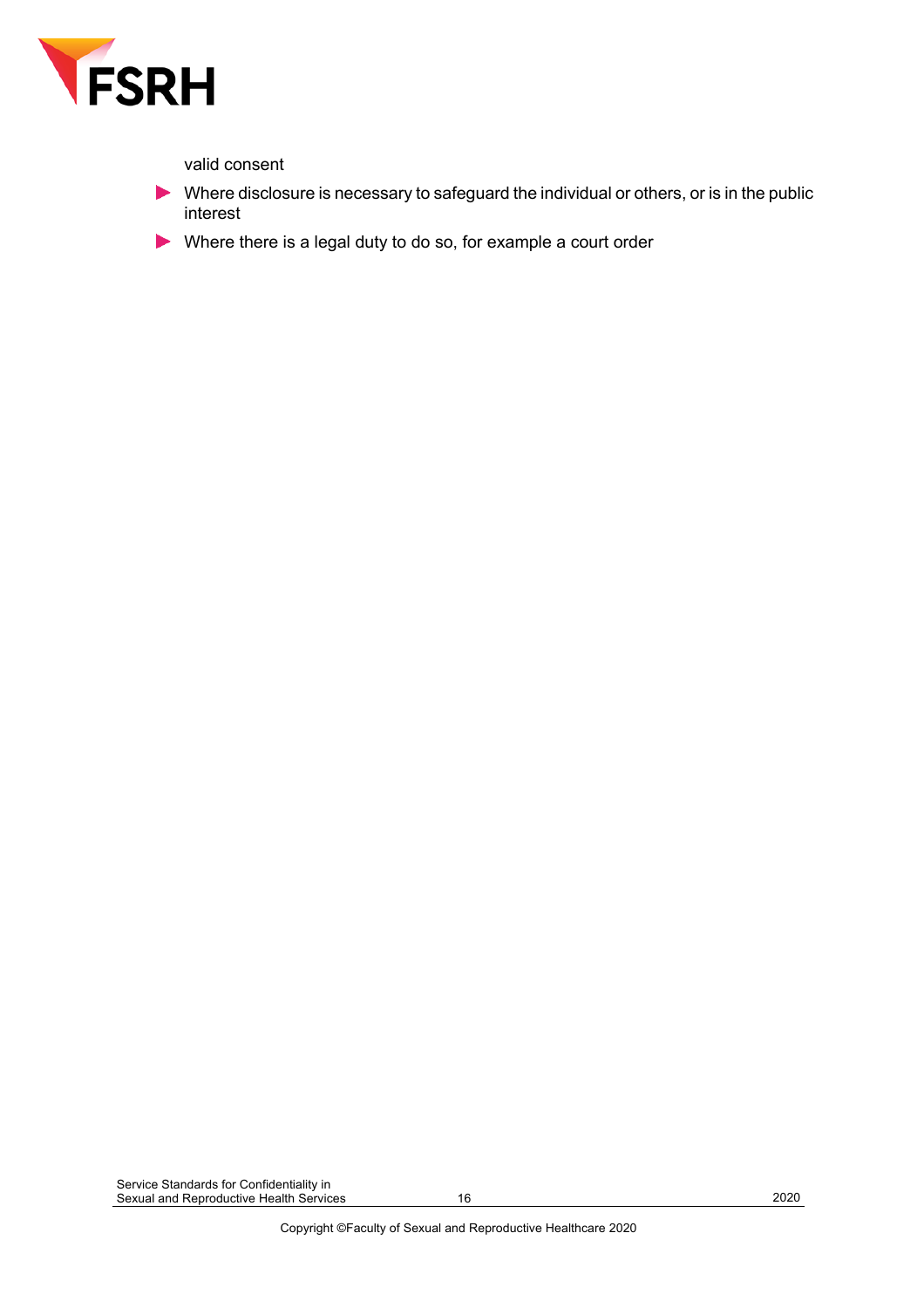

### Appendix B45

### **Disclosure required by statute**

Health professionals are required by law to disclose certain information, regardless of patient consent. Health professionals must be aware of their obligations to disclose in these circumstances as well as to ensure that they do not disclose more information than is necessary. Where such a statutory requirement exists, patients' consent to disclosure is not necessary. Patients have no right to refuse but they should be generally aware of the disclosure and that it is to a secure authority.

Examples of statutory disclosures include:

- Public Health (Control of Disease) Act 1984 and Public Health (Infectious Diseases) Regulations 1988 - a health professional must notify local authorities of the identity, sex and address of any person suspected of having a notifiable disease, including food poisoning
- Abortion Regulations 1991 a doctor carrying out a termination of pregnancy must notify the Chief Medical Officer, giving a reference number and the date of birth and postcode of the woman concerned
- Reporting of Injuries, Diseases and Dangerous Occurrences Regulations 1985 deaths, major injuries, and accidents resulting in more than three days off work, certain diseases, and dangerous occurrences must be reported
- Road Traffic Act 1988 health professionals must provide to the police, on request, any information which may identify a driver alleged to have committed a traffic offence
- ▶ Terrorism Act 2000 all citizens, including health professionals, must inform police as soon as possible of any information that may help to prevent an act of terrorism, or help in apprehending or prosecuting a terrorist
- ▶ The Information Sharing Index (England) Regulations 2007 (ContactPoint) health professionals must provide basic identifying information to the local authority for every child up to the age of 18.

### **Disclosure to the police, social services and partner organisations**

Some statutes permit, rather than require, disclosure. Examples include the Data Protection Act 1998, the Crime and Disorder Act 1998 and the Children Act 1989, which permit disclosure to other organisations, such as the police, local authorities, social services, schools, Multi-Agency Protection Panels and government bodies.

In such cases, health professionals may only disclose information when the patient has given consent or there is an overriding public interest. If health professionals have any doubts about

<sup>45</sup> General Medical Council, 2017. *Confidentiality: Good Practice in Handling Patient Information*.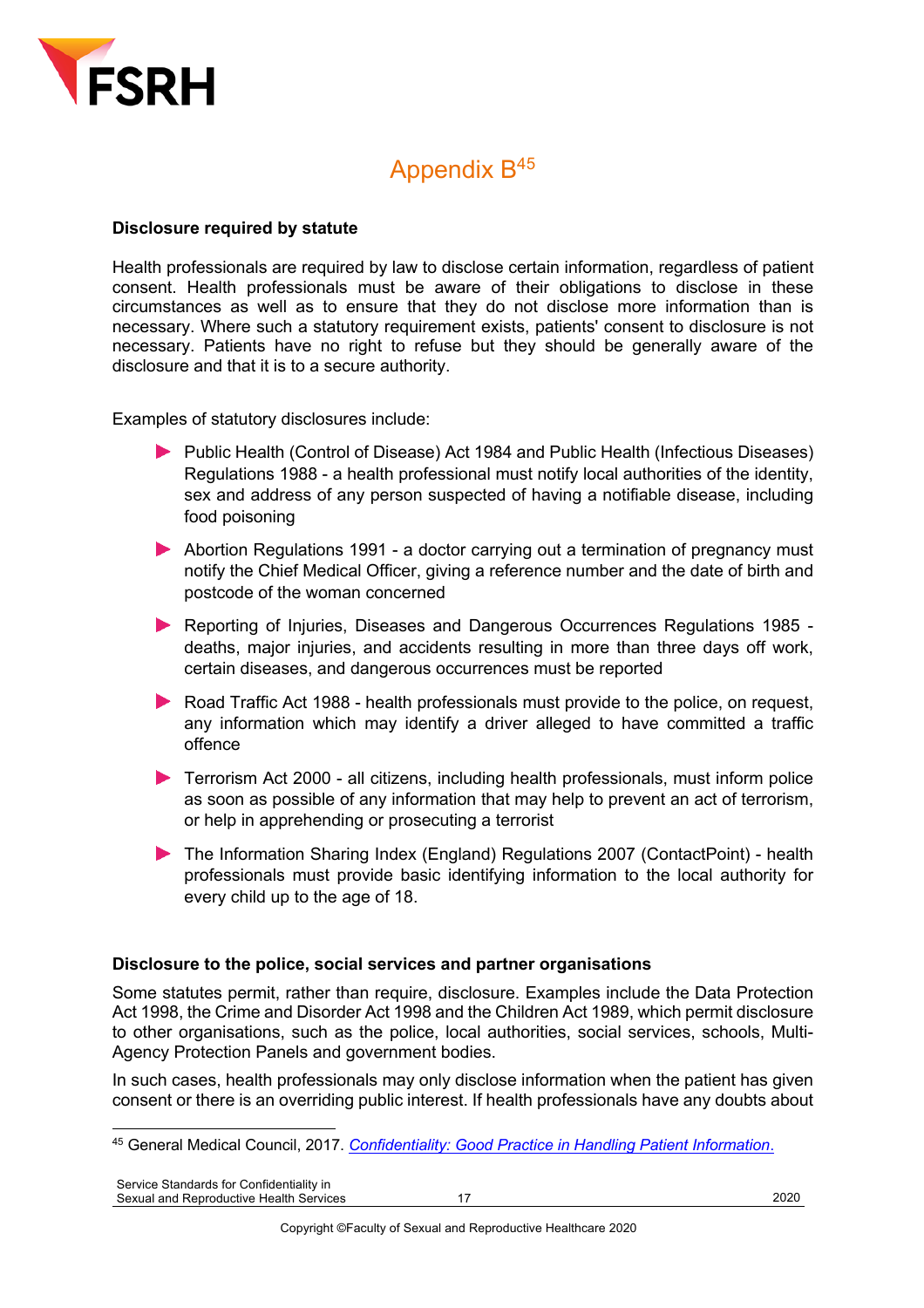

whether the disclosure is a statutory obligation, they should ask the person or body applying for the information to specify under which legislation it is sought.

#### **Disclosure to solicitors**

Health records that are required for legal proceedings are usually obtained via the Data Protection Act 1998 or Access to Health Records Act 1990. Health professionals releasing information to lawyers acting for their patients should ensure that they have the patient's written consent to disclosure and, where there is any doubt, confirm that the patient understands the nature and extent of the information disclosed.

In practice, most solicitors will provide the patient's signed consent when requesting confidential information. If a solicitor acting for someone else seeks information about a patient, their consent to the release of the information must be obtained. Should the patient refuse, the solicitor may apply for a court order requiring disclosure of the information.

#### **Disclosure to courts, tribunals, and regulatory bodies**

The courts, including the coroner's courts, some tribunals, and bodies appointed to hold inquiries such as the General Medical Council, have legal powers to require disclosure, without the patient's consent, of information that may be relevant to matters within their jurisdiction. Applications for court orders must be served on patients who, if they object to the disclosure of the information, must be given an opportunity to make representations to the court. However, often applications are served on healthcare organisations when they should be served on patients. In these circumstances the patient should be informed of the application so they can make their representations to court if they object.

Where a court order is served, health professionals are justified in disclosing information when they believe on reasonable grounds that information falls within this category, and should disclose only as much information as is requested. Failure to comply with a court order to release records may be an offence, but health professionals should object to the judge or presiding officer if they believe that the records contain information that should not be disclosed, for example, because it relates to third parties unconnected with the proceedings. Patients should be informed of disclosures ordered by a court.

#### **Statutory restrictions on disclosure**

Health professionals are required by law to restrict the disclosure of some specific types of information.

For example:

The Gender Recognition Act 2004 allows trans people who have taken decisive steps to live fully and permanently in their acquired gender to apply for legal recognition of that gender. The Act makes it an offence to disclose 'protected information' when that information is acquired in an official capacity. It defines 'protected information' as information about a person's application to the Gender Recognition Panel for gender recognition and a person's gender history after that person has changed gender under the Act. At the time of writing, Department of Health guidance for healthcare professionals regarding the Act, and specifically how this type of patient information